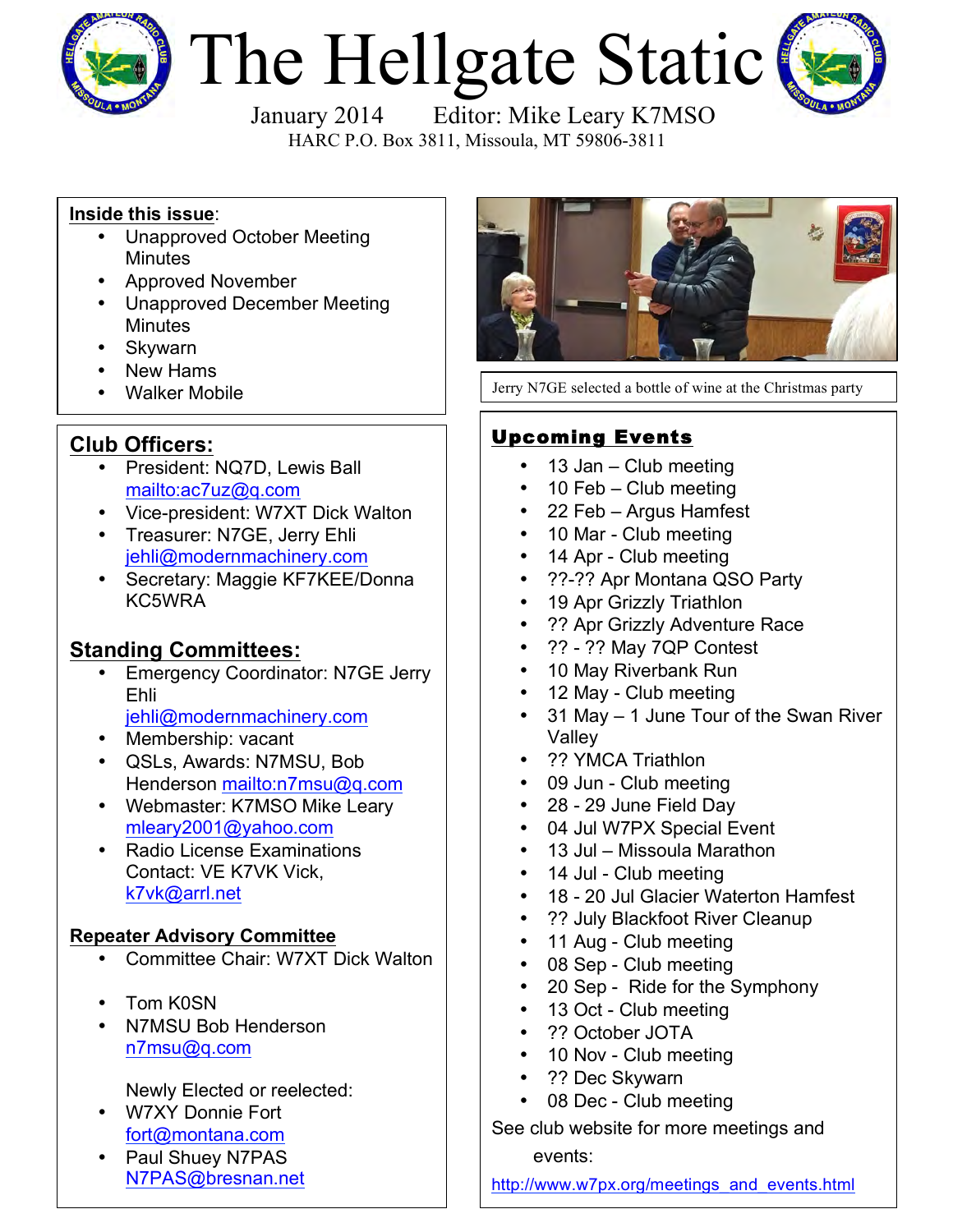#### *Unapproved* **HARC .Minutes October 14 2013**

Eric Sedgwick NZ7S called the meeting to order. The following were in attendance: Paul Shuey N7PAS, Jerry Ehli N7GE, Eric Sedgwick NZ7S, Mike Leary K7MSO, Maggie Lough KF7KEE, Randy Martinez KG7FIK, Frank Kisselbach W7PAQ, Donna Pecastaing KC5WRA, Lewis Ball NQ7D, Bill Farrell W4YMA, Rich Kingdon K7QNZ, Wayne Weber KE7BPU, and guests from Hamilton Jim Brummit N0XPO, Kathy Brummit KC0AJO

The use of e-mail to contact members and interested hams was discussed. Jerry N7GE will send out an e-mail to all on the largest list to ask if they want to be contacted for everything or for some things only or wish to be removed from the e-mail list.

Eric NZ7S moved approval of Sep minutes. Paul N7PAS 2<sup>nd</sup>. Passed.

Treasurer Jerry N7GE reported an ending balance on 9/30/2013 of \$874.10. The balance included a donation from Gran Fondo of \$500. Maggie KF7KEE moved to accept the Treasurer's Report. Lewis NQ7D 2<sup>nd</sup>, Passed.

Lewis NQ7D reported that there is interference on 147.040 frequency without the 88.5 tone on the repeater. It was suggested that welding the tower joints would correct the problem. Paul N7PAS stated that welding would make it impossible to take down the tower or to move it. Lewis reported that switching to the 90 repeater went well on the Rockin' Race.

Net Control Operator Schedule -- Oct 16 Bill W4YMA, Oct 23 Mike K7MSO, Oct 30 Lewis NQ7D, Nov 6 Donna KC5WRA

Old Business – Jerry N7GE will coordinate the Christmas Dinner/Party at the Eagle's He will e-mail the menu choices to us to vote on the top three. Payment will be due at the next meeting for our dinners.

Lewis NQ7D brought up that the "unapproved minutes" have been published in the Static. Eric noted his concern. A discussion followed. Maggie KF7KEE will e--mail the "unapproved minutes" to Eric. The minutes will be distributed prior to the meeting and after approval with corrections, the minutes will be posted in the Static. Maggie KF7KEE moved to re-visit the approval of the Sep minutes. Bill W4YMA  $2^{nd}$ , Passed.

Eric NZ7S reported that the Equipment List is in process.

New Business -- Jerry N7GE moved to have the club purchase two new trackers to add to the five the club already owns. The price is \$279 each or 2 for \$558. Bill W4YMA 2<sup>nd</sup>. Passed. It was suggested we wait until we have collected the annual dues before purchasing the trackers. We won't need them until the TOSRV in May.

Paul N7PAS requested the Club Mailing Address be included in the front page of the Static.

Eric NZ7S reported on JOTA coming up on Oct 18. Frank will bring PSK Station and QSL cards for the chapel. Rich will be running the Geo cache portion. Perhaps Dean KJ6CQC or another ham may be able to help the Scouts with the Radio Direction Finder. Mike K7MSO and Wayne KE7BPU have arrow hand-held attennas as an alternative. Set-up of tower will be Fri 3:30 to 4. Wayne KE7BPU will help. There will be 2 voice stations. Eric is hoping for 30- 50 scouts. The following have agreed to help with JOTA – Frank W7PAQ, Rich K7QNZ, Eric NZ7S, Bill W4YMA, Mike K7MSO, Wayne KE7BPU

The Club received a thank-you letter from TOSRV for our help with the event.

Maggie KF7KEE reported that the Rockin' Race went well. It was not a club event but the following hams helped – Dean KJ6CQC as net control, Lewis NQ7D, Donna KC5WRA, Maggie KF7KEE

Thompson Peak repeater work and the Skywarn event are on hold during the government shut-down.

Donna KC5WRA moved to adjourn. Paul N7PAS 2<sup>nd</sup>. Passed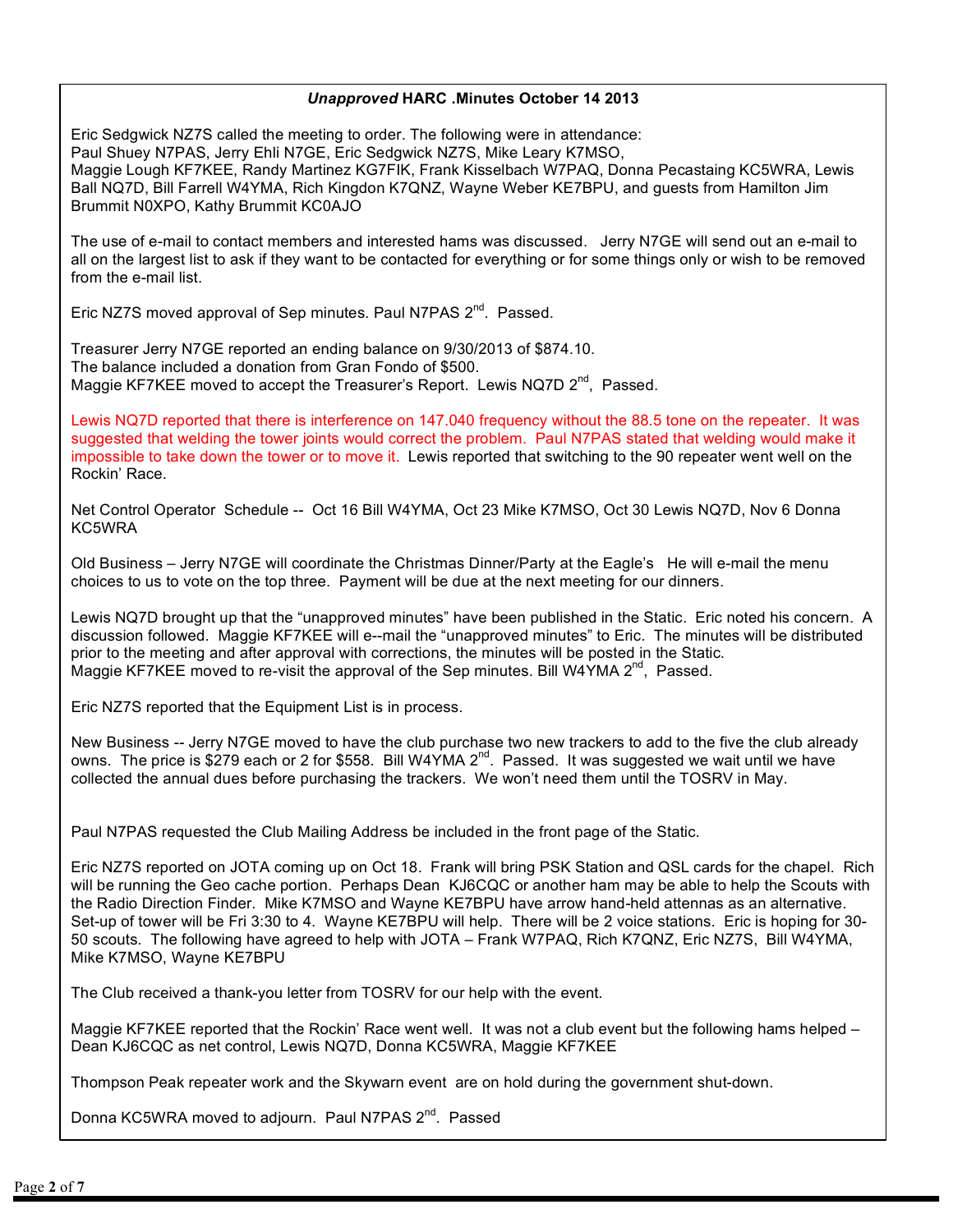### **Approved November Meeting Minutes**

Hellgate Amateur Radio Club Minutes November 11, 2013

Lewis Ball NQ7D called the meeting to order. The following were in attendance: Lewis Ball NQ7D, Jerry Ehli N7GE, Paul Shuey N7PAS, Bill Farrell W4YMA, Sandra Pond KF7GZR, Donnie C Fort W7XY, Donna Pecastaing KC5WRA, Steve Herg (new tech), Wayne Weber KE7BPU, Bob Henderson N7MSU, Jerry Nelson K7IMZ, Greg Watson KG7DNT, Mike Leary K7MSO, Tom Hellem K0SN, Kelly Foster KD5GEF, Maggie Lough KF7KEE, Guest Speaker Trent Smith NOAA

Guest Speaker Trent Smith NOAA spoke to the club about weather.gov which has 122 offices throughout the United States and US Territories.

Trent uses computer art. "NWS chat"

Global Forecast Solution (GFS) – a weather forecasting model that has fast resolution

NAM - Whole World Map

ECMWF – European Model

There are many weather models -UK, Canada, Japan

The Global Satellites are half the distance between the earth and moon

Doppler Radar upgraded (uses vertical and horizontal waves) for 3D resolution

Big Caveat – we live in mountains, radar does not pick up valley information well,

Spotters are very useful

Dec 7 is Skywarn Recognition Day, hams can help out

Minutes - Discussion about how or when to disseminate unapproved minutes. Lewis NQ7D read the September minutes. Donnie moved to accept as corrected. Donna KC5WRA  $2^{nd}$ . Approved.

Jerry Ehli N7GE, HARC Treasurer gave his report as of October 31, 2013. Paul N7PAS moved to accept. Donna KC5WRA 2<sup>nd</sup>. Passed.

Paul N7PAS reported 7 people passed their tech exam prior to the 11/11/2013 meeting. 6 - Technician and 1 - General

The Repeater Committee had nothing to report.

Christmas Party will be Dec 9th @ 6pm at the Eagle's Lodge. Dec 1st is deadline to order and pay for dinner. There will be a White Elephant gift exchange with a top limit of \$10 value. Still working on getting a speaker.

Net Control Operator Schedule - Nov 13 Bill W4YMA, Nov 20 Paul N7PAS, Nov 27 Mike K7MSO, Dec 4 Donna KC5WRA, Dec 11 Mike K7MSO, Dec 18 Dick Walton W7XT

Bob Henderson N7MSU presented the Nominating Committee report.

President – Lewis Ball NQ7D

Vice President - Dick Walton W7XT

Secretary Team - Donna Pecastaing KC5WRA and Maggie Lough KF7KEE

Repeater Committee - Paul Shuey N7PAS and Donnie C Fort W7XY

Bill W4YMA moved to accept report. Tom K0SN 2<sup>nd</sup>. Passed.

Mike K7MSO mentioned that 2014 marks the 100<sup>th</sup> Anniversary of ARRL. A suggestion was made to promote ARRL at Field Day.

Paul N7PAS moved to adjourn. Donnie W7XY 2<sup>nd</sup>. Passed.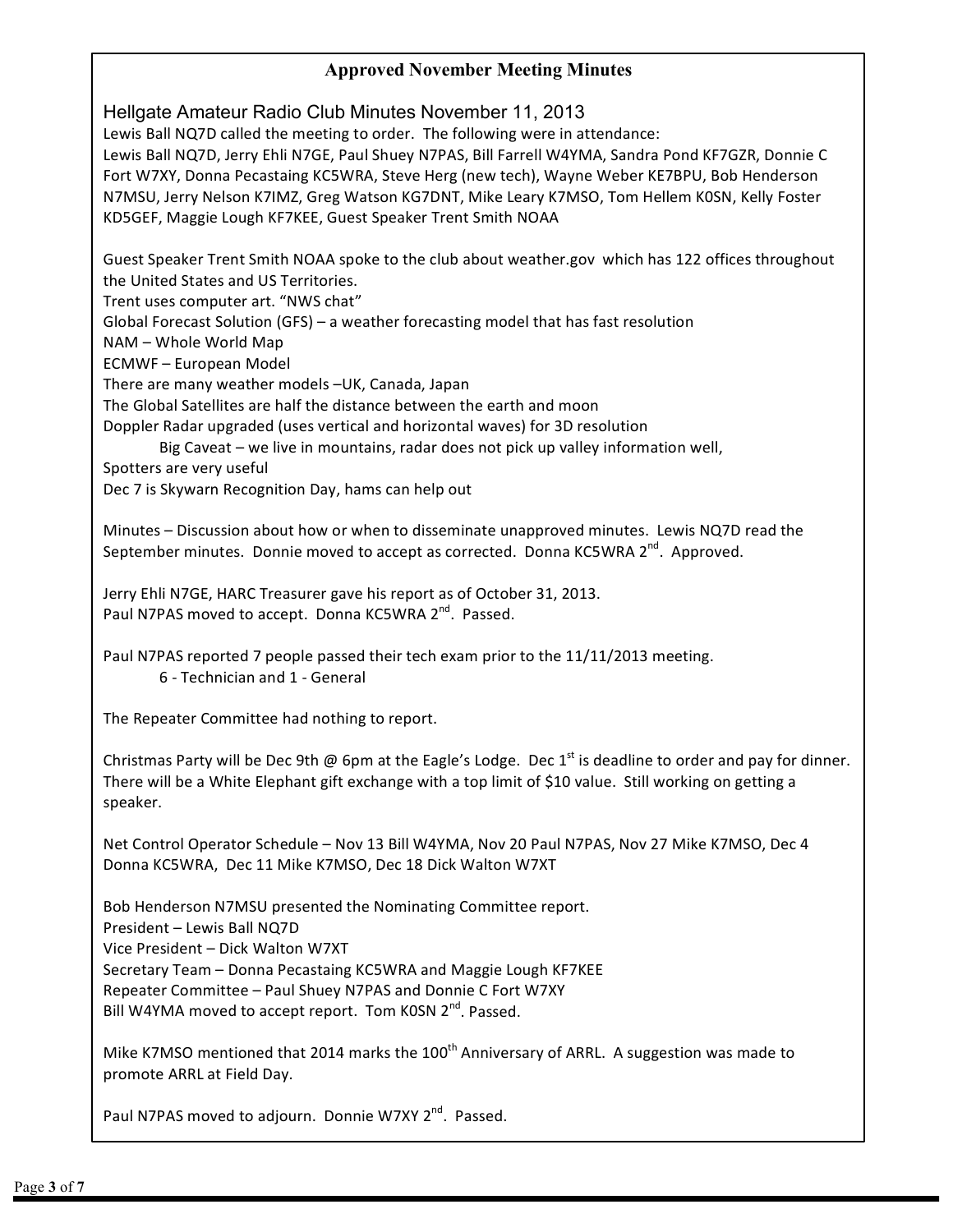#### *Unapproved* **December Minutes**

#### **Hellgate Amateur Radio Club Christmas Meeting and Party Dec 9 2013**

The meeting was called to order by President Eric Sedgwick NZ7S about 7:30 after a great meal by the Eagles Lodge. Introductions were made but not recorded. There were approximately 28 people present.

Minutes for November were presented on back of agenda. Donnie Fort W7XY moved to approve the minutes. Paul Shuey N7PAS 2nd. Passed.

Treasurer Jerry Ehli N7GE presented his report. Bill Farrell W4YMA moved to approve. Maggie Lough KF7KEE 2<sup>nd</sup>. Passed.

New Business:

- Maggie Lough KF7KEE moved to maintain club dues for 2014 at \$25.00. Bob Henderson N7MSU 2<sup>nd</sup>. Passed.
- A minute of Silence was observed for Dennis Barthel W7DHB who recently became a silent key.
- Nomination committee presented the slate of officers for election . Floor was opened for additional nominations. There were none so election officially became a closed ballot. Donnie Fort W7XY moved to accept slate of officers as presented. Paul Shuey N7PAS 2<sup>nd</sup>. Motion passed.
- Elected officials are President Lewis Ball NQ7D, Vice- President Dick Walton W7XT, Secretary Donna Pecastaing KC5WRA, Treasurer Jerry Ehli N7GE, Repeater 1 Donnie Fort W7XY, Repeater 2 Paul Shuey N7PAS.

Meeting adjourned.

Lance Collister N7GJ presented the program on his 2013 DXpedition to Clipperton atoll. Very interesting.

A White Elephant gift exchange was conducted. All had fun.

**Merry Christmas to all and to all a good night.**



Kelly Foster KD5GEF unwraps a box of Hershey's s'mores. Paige got the Viagra clock, which was very popular!

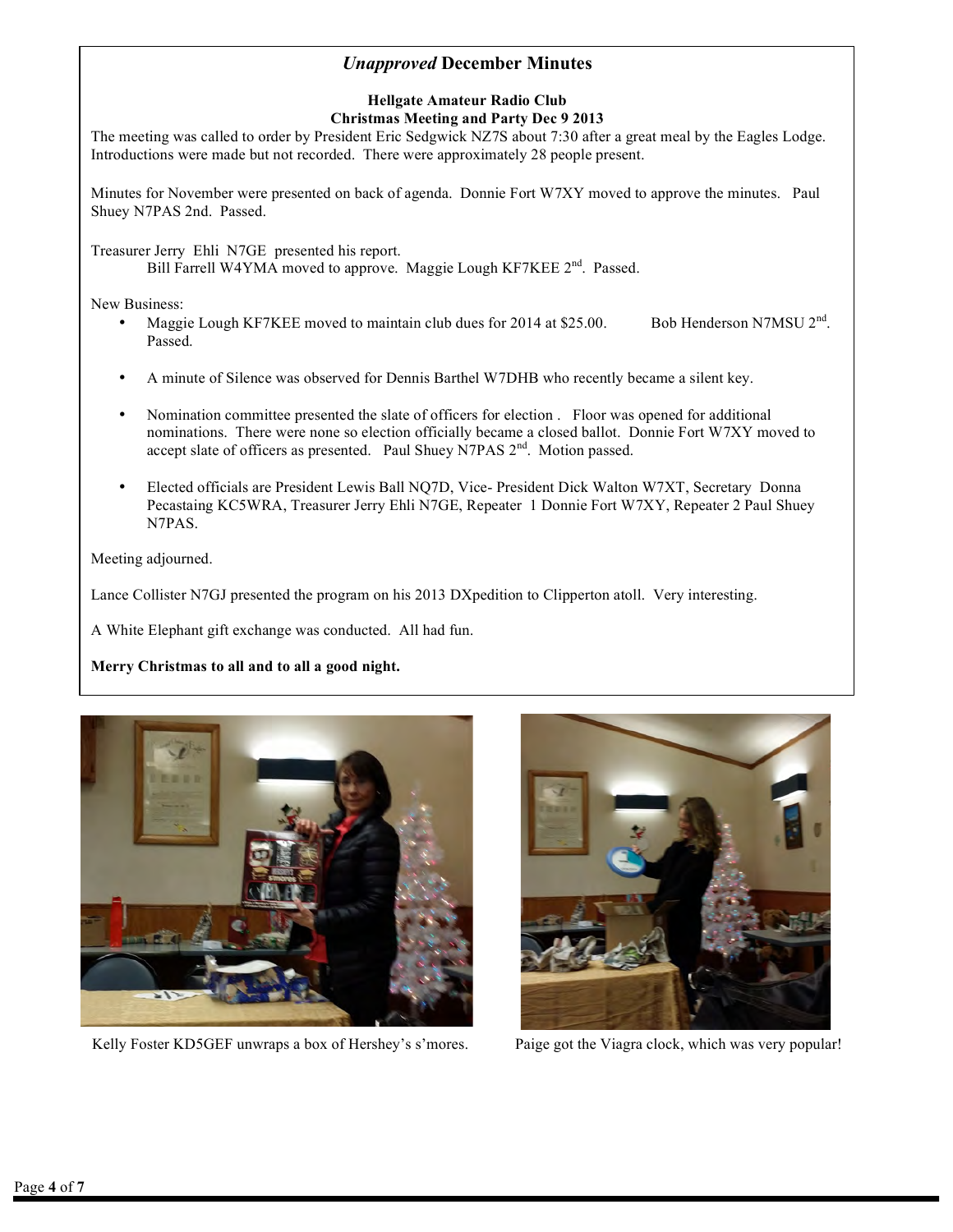



More than 20 hams and guests attended the Christmas party

Bob N7MSUchecks the authenticity of a scented candle





Lewis NQ7D unwraps a present Gary KG7DNT proudly displays the soldering iron he unwrapped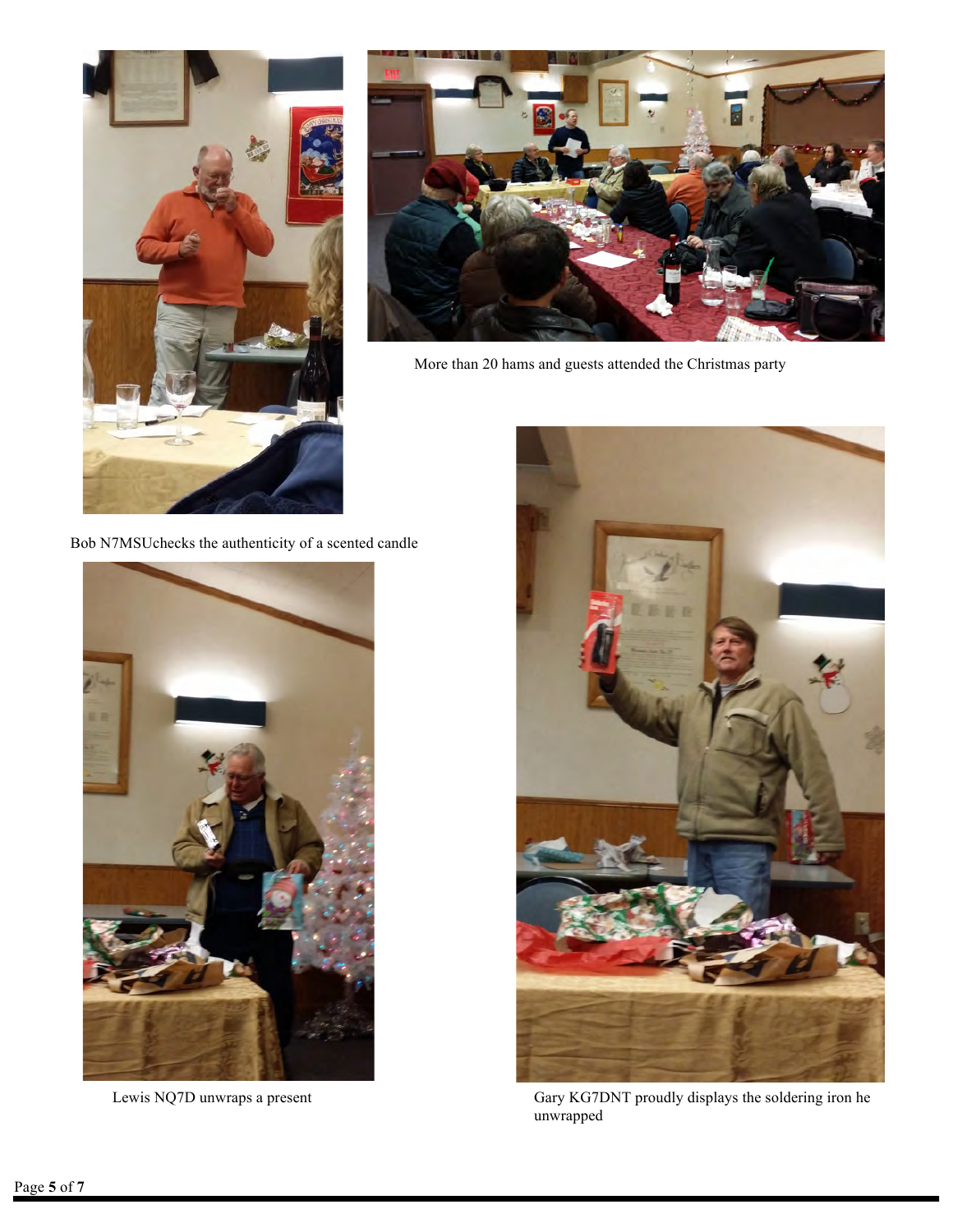#### **Skywarn 2014**

From 7 – 8 Dec several club members volunteered in shifts for the annual National Skywarn Recognition Day out at the National Weather Service's office at the Missoula International Airport. There were around 200 contacts overall and 22 were NWS stations. This earned us a Certificate. Participants were: KE7BPU Wayne, K0SN Tom, N7GE Jerry, N7MSU Bob, NQ7D Lewis, W4YMA Bill, NZ7S Eric, K7DNT, KC7KEE Maggie, and N7PAS Paul,

- Jerry

#### **Candidates Successful at the October and November Exam Sessions**

The October 14 session had **KG7FIK** Randy pass General Class. Seven candidates were successful at the November 11 examination session and had their new call signs on the FCC website the very next day. Congratulations to General Class: **KG7GOI** Gary and Technicians: **KG7GOJ** Timothy, **KG7GOK** John, **KG7GOL** Shawna, **KG7GOM** Steve, **KG7GON** Chuck and **KGYGOO** Dalton.

Thanks to Volunteer Examiners: **N7GE** Jerry, **NQ7D** Lewis, **N7PAS** Paul, and **K7VK** Vick. The next HARC sponsored examination session is January 13, 2014. It will be held at a new HARC meeting location, Missoula Fire Station #5 at 6501 Lower Miller Creek Road, 5:30 PM.

#### **First Ever Contact with South Sudan**

Congratulations to **W7GJ** Lance for his recent first ever contact from North America to South Sudan via six meters. Lance's feat was via Earth-Moon-Earth moon bounce. This contact brings Lance's total countries worked to 189 on six meters and 135 via six meter EME. Wow.

#### **Montana and Missoula Area Ham Census**

There are 675,000 ham radio operators in the USA. Montana has 3090, Seventh fewest of the 50 States. By License Class: Novice 4% Technician 48% General 21% Advanced 11% and Extra 16% Approximate hams in the Missoula area: 330 Percentage with non-seven numeral call signs: 13% The most common prefix: N7 at 12% followed by KE7 at 11% The most common licensee name: Robert